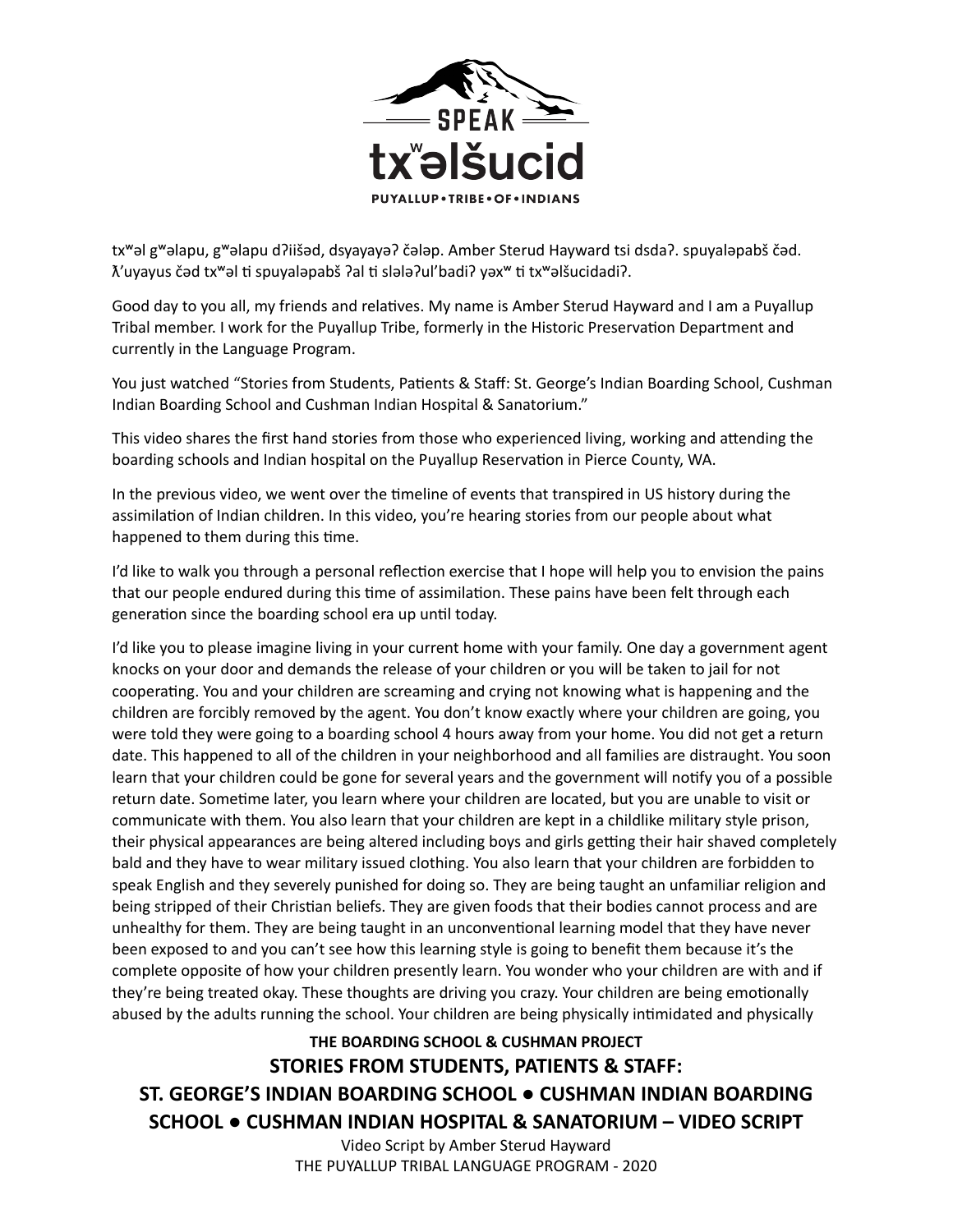

abused. Some children are being sexually abused in the facility. Some of the children are demonstrating this learned behavior on each other. Your children are not okay. Your children are being traumatized  $$ every part of them. Everything that you have poured into your children, your values, your family history, your culture, your beliefs – everything you value – your children are being told is completely incorrect and wrong. And one day, two years later, your children return home.

- 1. How does this make you feel envisioning this happening to your family?
- 2. Can you imagine what an experience like this would do to your community?
- 3. What are some of the ways you and your family would cope with these traumatic experience?
- 4. What would it to do the generations to come?

I'm trying to get you to process and feel a sliver of what our people had to endure and acknowledge that it indeed did transpire right here in Tacoma, WA. This happened to the people who resided on this land since the beginning of time. The American disconnect happens when something like this couldn't happen to you, it doesn't directly affect you and it didn't happen to your ancestors.

For those of you listening and watching right now. Please know that decades ago, when these interviews were conducted, our elders spoke of you specifically. You were the intended audience. Many elders told me specifically, "You better do something with these stories. You need to share these stories. People need to know what happened to us." Our people wanted you to know what transpired here on the Puyallup Reservation. These experiences effected these people their entire lives. These experiences effected these people's parents, their children, their grandchildren and their communities. Please don't forget what you've learned when you think about our people, when you see our people, when you talk to our people, when you speak to other's about our people.

We would like to extend our gratitude to the families who shared their stories with us. These stories were hard for our elders to share. Many of these memories were pushed down deep inside. But these courageous elders felt these stories were important enough to share and they had hopes that their words would be heard, and their experiences felt. Some expressed that their stories were not important or relevant. However, as we went along, we found many of the same things happened to others, and when all of their stories were woven together, we saw patterns. Some elders said they hadn't told another soul about their experiences here on our reservation. We don't take one story for granted. We'd like to honor each story and all of the stories that went unheard. We want to honor each family that was effected by what happened on our reservation, and each of the following generations that followed.

**THE BOARDING SCHOOL & CUSHMAN PROJECT STORIES FROM STUDENTS, PATIENTS & STAFF: ST. GEORGE'S INDIAN BOARDING SCHOOL ● CUSHMAN INDIAN BOARDING SCHOOL ● CUSHMAN INDIAN HOSPITAL & SANATORIUM – VIDEO SCRIPT**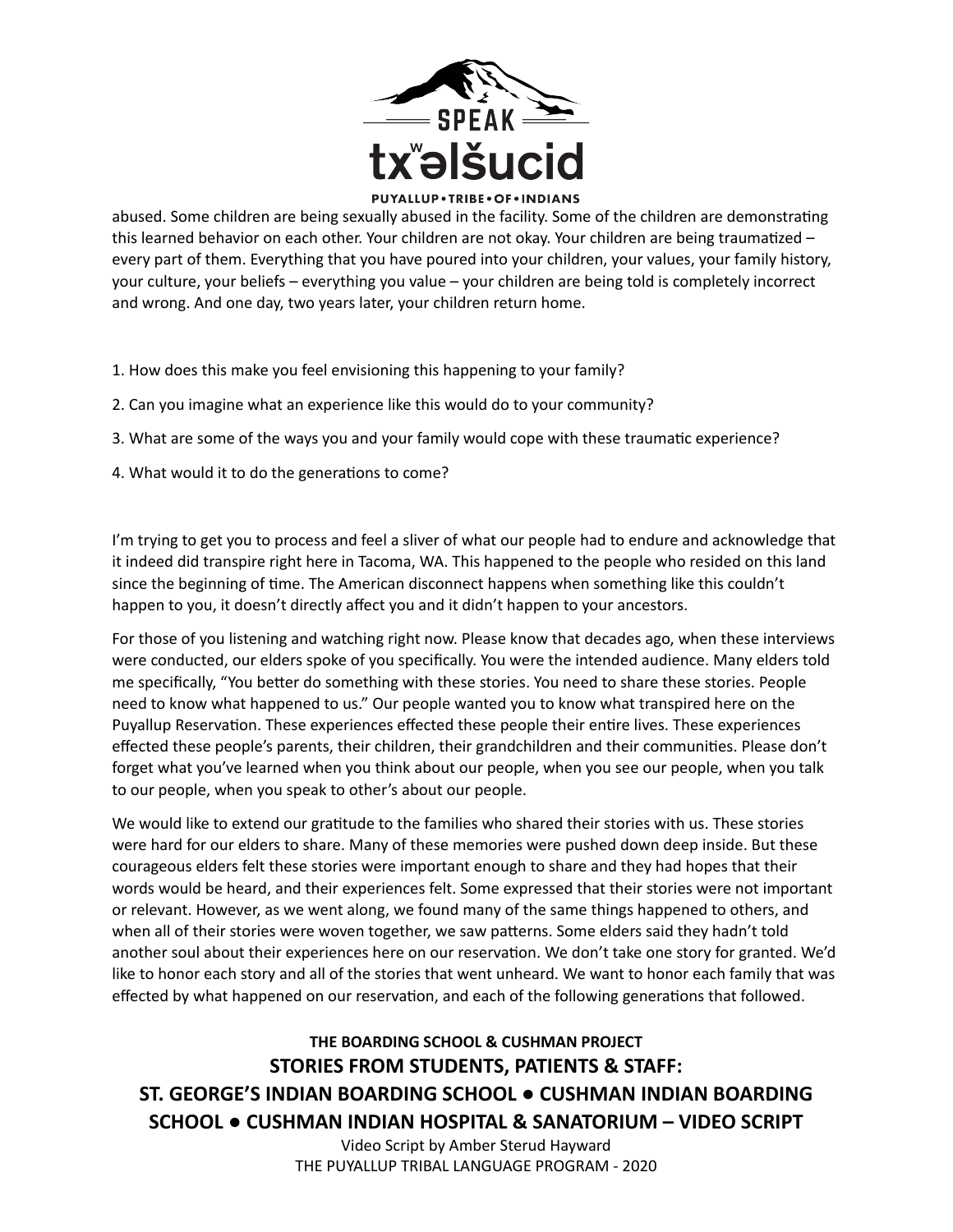

We would like to honor the people who were brought to our reservation whether by force or by medical need. While we can't say every child's name who attended, we can say the name of their people. We do this to honor and raise our hands to each life that was effected by these schools and Indian hospital. Please keep in mind, that the documents kept regarding our people were recorded by non-Natives, and sometimes derogatory or general terms were used to describe tribal affiliation. We do not wish to offend any tribal community and we will do our best to recognize the communities that we are aware of.

We will start with the farthest tribes first:

Alaskan Natives:

- Inupiat & Yupik (These Native relatives were referenced as Alaskan Indian or Eskimo -A term that the First People do not use to reference themselves)
- Haida Nation
- **Tlingit Nation**
- Aleut People

First Nation Natives from Canada:

These First Nations relatives were referenced as – Canadian Indians, B.C. Indians and Yukon Indians

Now we will honor our relatives East to West:

#### Starting with:

- Pequot Tribal Nation
- Seneca Nation of Indians
- Shawnee Tribe, Muscogee Creek Nation and the Cherokee Nation
- The Great Sioux Nation
- Navajo Nation
- Fort Peck Assiniboine Sioux Tribes, Cheyenne Nation, Crow Tribe, Chippewa Cree Tribe, Gros Ventres Tribe, Blackfeet Nation and the Salish Tribe
- Ute Indian Tribe
- Shoshone Bannock Tribes, Shoshone Paiute Tribes, Nez Perce Tribe, Coeur d'Alene Tribe

### **THE BOARDING SCHOOL & CUSHMAN PROJECT STORIES FROM STUDENTS, PATIENTS & STAFF:**

## **ST. GEORGE'S INDIAN BOARDING SCHOOL ● CUSHMAN INDIAN BOARDING SCHOOL ● CUSHMAN INDIAN HOSPITAL & SANATORIUM – VIDEO SCRIPT**